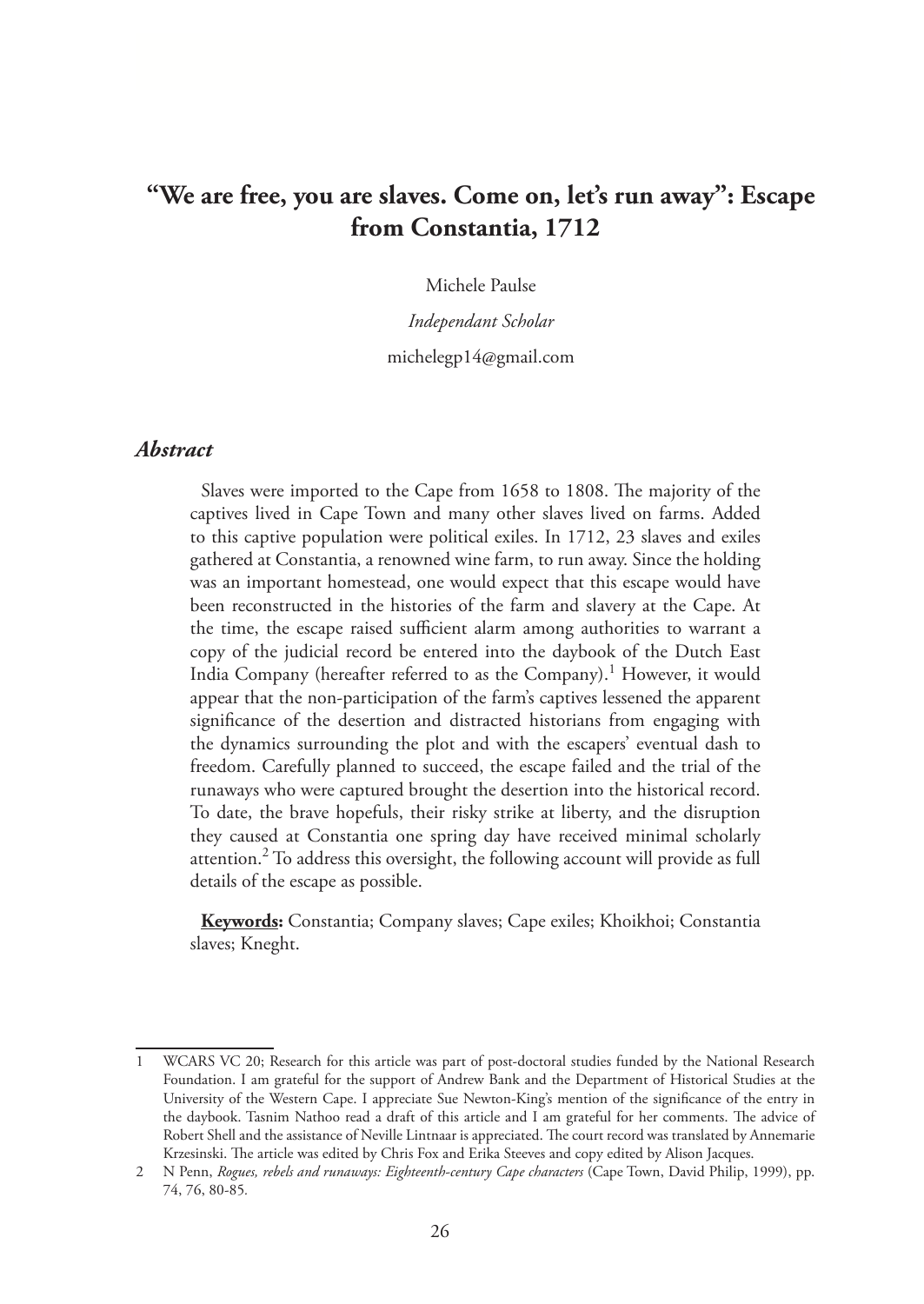# **Introduction**

Slaves were initially imported to the Cape to fill a need for labour at the Company.3 The Company established a refreshment station at the Cape for crews on its vessels bound for the East and sailing back to the Netherlands. Tending the Company vegetable and fruit garden for scurvy-ridden sailors became the primary task at the station, where labour was also required to collect timber for fuel, erect buildings, tend and cultivate animals for food, and service visiting ships. In the late 1650s, with authority from its headquarters in Batavia (as the capital of Indonesia was then called), and after two failed Company-sponsored slaving voyages to Madagascar, the Company began importing captives to the Cape. Slaves from Madagascar formed a large portion of Company slaves for much of this era, but slaves were also transported from Mozambique and East Africa. The Company also brought slaves on Company ships from the East that were bound for the Netherlands and housed them at the Slave Lodge, where it kept its captives, keeping the slaves mainly for its own use. Free burghers Company employees who had been released from their employment wanted slaves to work as personal servants and farm labourers but could not officially use Company slaves and purchased captives from foreign slavers who anchored their ships at the Cape during their journeys to the Americas. Burgher slaves at the Cape actually outnumbered Company captives; in 1750 the ratio was more than 10 to 1, and in 1793 the number of burgher slaves to Company captives reached almost 30 to 1. The use of captives by the Company was nonetheless a primary cause of slavery at the Cape.

Forceful means were necessary to establish and maintain this coercive system of labour.4 The Company and the free burghers used firearms to force people into slavery and exert authority and control over captives. To establish its authority at the Cape, the Company assumed ownership of land that belonged to the territory of the Khoikhoi and gave numerous hectares to free burghers. The burghers needed labour to work their holdings and thus slavery at the Company garrison normalised the deployment of coerced labour on farms. In agreement with James Armstrong and Nigel Worden that slavery at the Cape resulted from a labour shortage Robert Shell stated that the possession

<sup>3</sup> J Armstrong & N Worden, *The slaves, 1652-1834*, R Elphick & H Giliomee (eds), *The shaping of South African society, 1651-1840* (USA, Weslyan University Press, 1988) pp. 111-123; R Shell, *Children of bondage: A social history of slave society at the Cape of Good Hope, 1652-1838* (Johannesburg, Witwatersrand University Press, 2001), pp. 1-2.

<sup>4</sup> R Shell, *Children of bondage...*, pp. 1-5.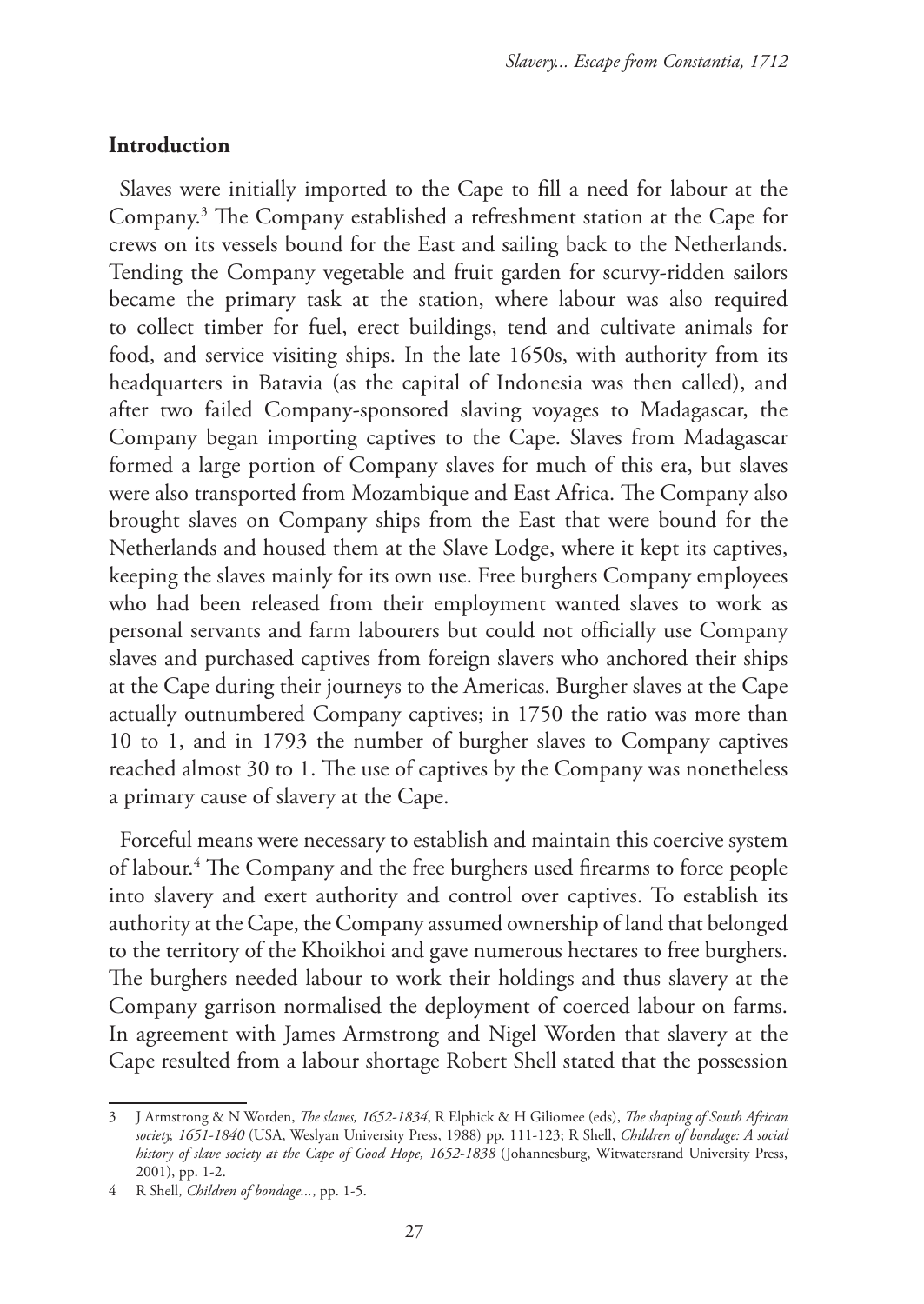of firearms and large tracts of land was pivotal to the system of captivity.<sup>5</sup> Had the Company and burghers not had the means to coerce labour, and had there not been abundant land to give away requiring workers, slavery at the Cape would not have occurred.

In addition to captives, the Company held political exiles under its authority. Since 1680, the Company had sent political exiles (primarily aristocrats and learned Islamic teachers who had been sentenced by the Company in Batavia) to serve their terms in Cape Town and its outlying areas.<sup>6</sup> Generally, the exiles were sent to live in the surrounding rural areas so that they would have minimal opportunity to interact with slaves, the majority of whom lived in town. The geographic separation was preferred because exiles were known to encourage slaves to escape.<sup>7</sup>

Degrading work conditions and poor treatment prompted slaves to run away.8 Company captives and burgher slaves deserted in bids to free themselves from the rigours of captivity. Laws, severe punishments, and public executions to deter escapes failed to stop desertions because escapees believed they could overcome the difficulties inherent in running away. It was with this conviction that 23 slaves and exiles ran away from the Cape on October 20, 1712, after first gathering at Constantia, 14 kilometres outside Cape Town.<sup>9</sup> Constantia was a renowned wine farm on the Cape Peninsula and belonged to the estate of Simon van der Stel, a former governor of the Cape, who died in June 1712. When the deserters met at the farm, slaves of Constantia reported them. The interference became the first of many incidents that defeated the escape.

Political exiles planned the escape and most of the deserters were Company slaves. Lampi, an exile from the Indonesian archipelago, initiated the escape because he was optimistic he could avoid the failures of other unsuccessful attempts. He spoke to Company slaves who had escaped and been recaptured, noted their common failures, and planned a desertion he thought would succeed. He belonged to a community of slaves and exiles in Cape Town, and because he was mobile in the urban centre, he was able to contact his friends

<sup>5</sup> J Armstrong & N Worden, *The slaves 1652-1834*, p. 110; R Shell, *Children of bondage...*, p. 2.

<sup>6</sup> K Ward, "The bounds of bondage: Forced migration from Batavia to the Cape of Good Hope during the Dutch East India Company era, c. 1652-1795", Ph. D. thesis, University of Michigan, 2002, p. 127; R Ross, *Cape of torments: Slavery and resistance in South Africa* (London, Routledge & Kegan Paul, 1983), p. 20.

<sup>7</sup> K Ward, "The bounds of bondage...", pp. 175, 227.

<sup>8</sup> J Armstrong & N Worden, *The slaves 1652-1834*, R Elphick & H Giliomee (eds), *The shaping of South African society, 1651-1840* (USA, Weslyan University Press, 1988) pp. 150-157.

<sup>9</sup> Originally stated as 9 miles. R Percival, *An account of the Cape of Good Hope* (London, C and R Baldwin, 1804), p. 181.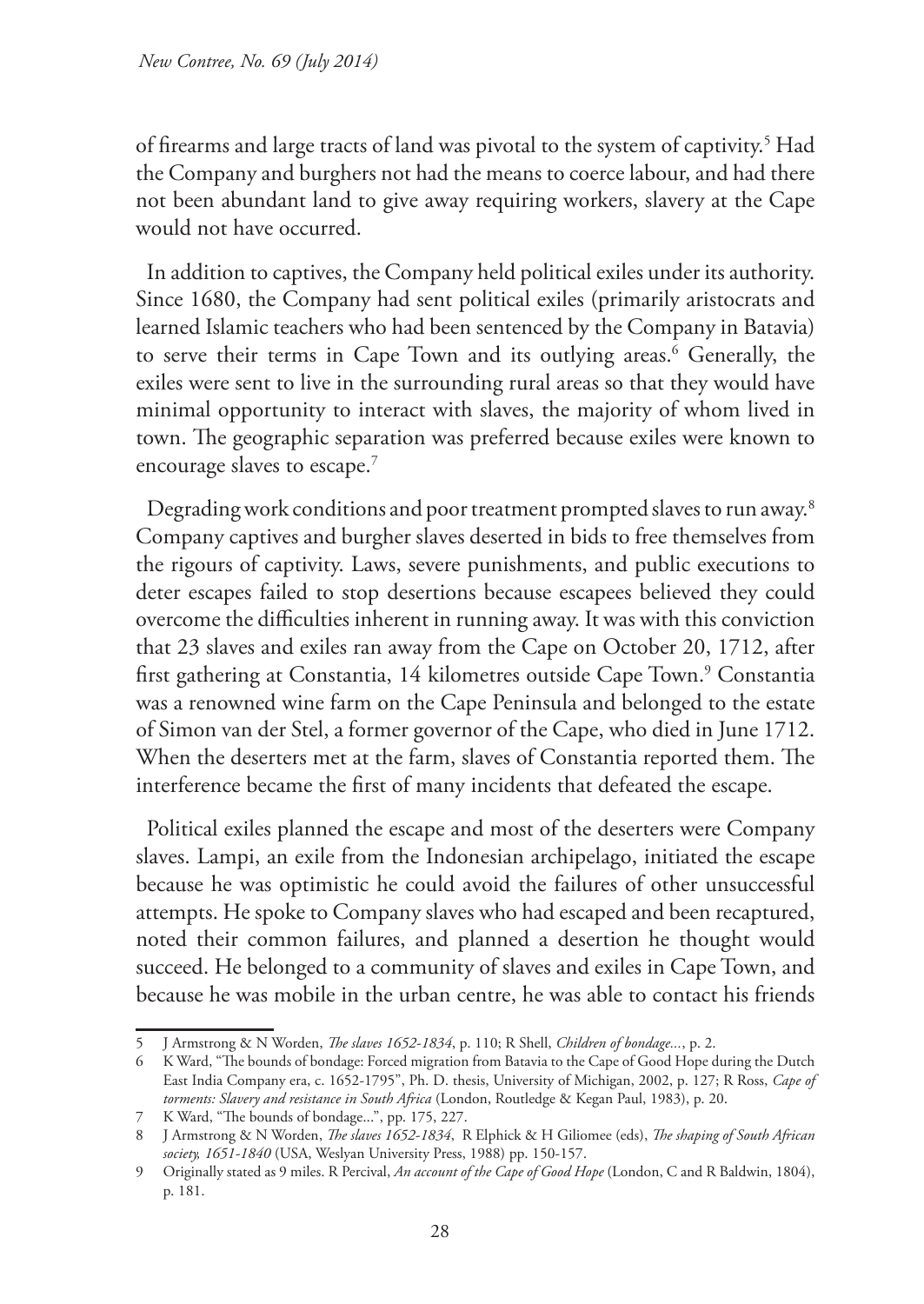and acquaintances who he thought could meet the challenges of desertion. Lampi preferred to have a collective action rather than to run away on his own because it would more sharply repudiate the Company and its structure of social domination at the Cape. However, a large collective action required more skilful management than did the more typical desertions involving only a single slave or a small group of captives.10 Potential participants had to be contacted without detection by authorities, everyone had to keep the planned desertion a secret, and a more complex getaway had to be engineered. Not insignificantly, the group had to be kept organised while on the run. The band of hopefuls he recruited eventually formed a large group, but they were not the largest gang of runaways to flee in the early eighteenth century.<sup>11</sup>

Lampi's recruitment efforts began in earnest after he met Santri, an exile who lived at Constantia, and in whom he confided his desire to escape. Santri also agreed to run away and offered his house as a place where the deserters could meet on the day of the desertion. Santri came from the village Chiribon in Batavia where Sheikh Yusuf had hid from the Company after a failed revolution.<sup>12</sup> (Sheikh Yusuf, himself, was banished to the Cape in 1694 and lived on the Cape Dunes, present-day Cape Flats.)<sup>13</sup> Exiled around 1707, Santri was at the time of the escape between age 40 and 50 and lived in a house across the garden at Constantia. In his sketch of the farm done in 1710, EV Stade illustrated three small houses near the manor on the west side.<sup>14</sup> Two other small houses stood isolated from the manor on the far southeastern side of the farm beyond a large garden and shrubs, at the foot of a craggy plateau mountain. The distance of the dwellings from the manor suggests the houses were used for means that were marginal to the main residence and suited "guests" such as Santri. The relative isolation of the house where Santri lived made Santri's home seem well suited to the planned escape.

Slaves at Constantia noticed slaves approaching Santri's house and exposed the escape. Captives on the farm did not necessarily realise an escape was occurring, but they did know Santri was not permitted to receive guests because he was an exile, and they elected to inform against the slaves and exiles they spotted. Coercive methods of control trained the captives of the

<sup>10</sup> N Worden, *Slavery in Dutch South Africa* (Cambridge, Cambridge University Press, 1985), p. 120.

<sup>11</sup> N Penn, *Rogues, rebels and runaways...*, pp. 76, 82-85.

<sup>12</sup> A Davids, *The mosques of Bo-Kaap: A social history of Islam at the Cape* (Cape Town, South African Institute of Arabic and Islamic Research, 1980), pp. 37-38.

<sup>13</sup> N Worden, *Slavery in Dutch South Africa,* p. 20.

<sup>14</sup> WCARS, M1/984, EV Stade, Sketch of Constantia, 1710.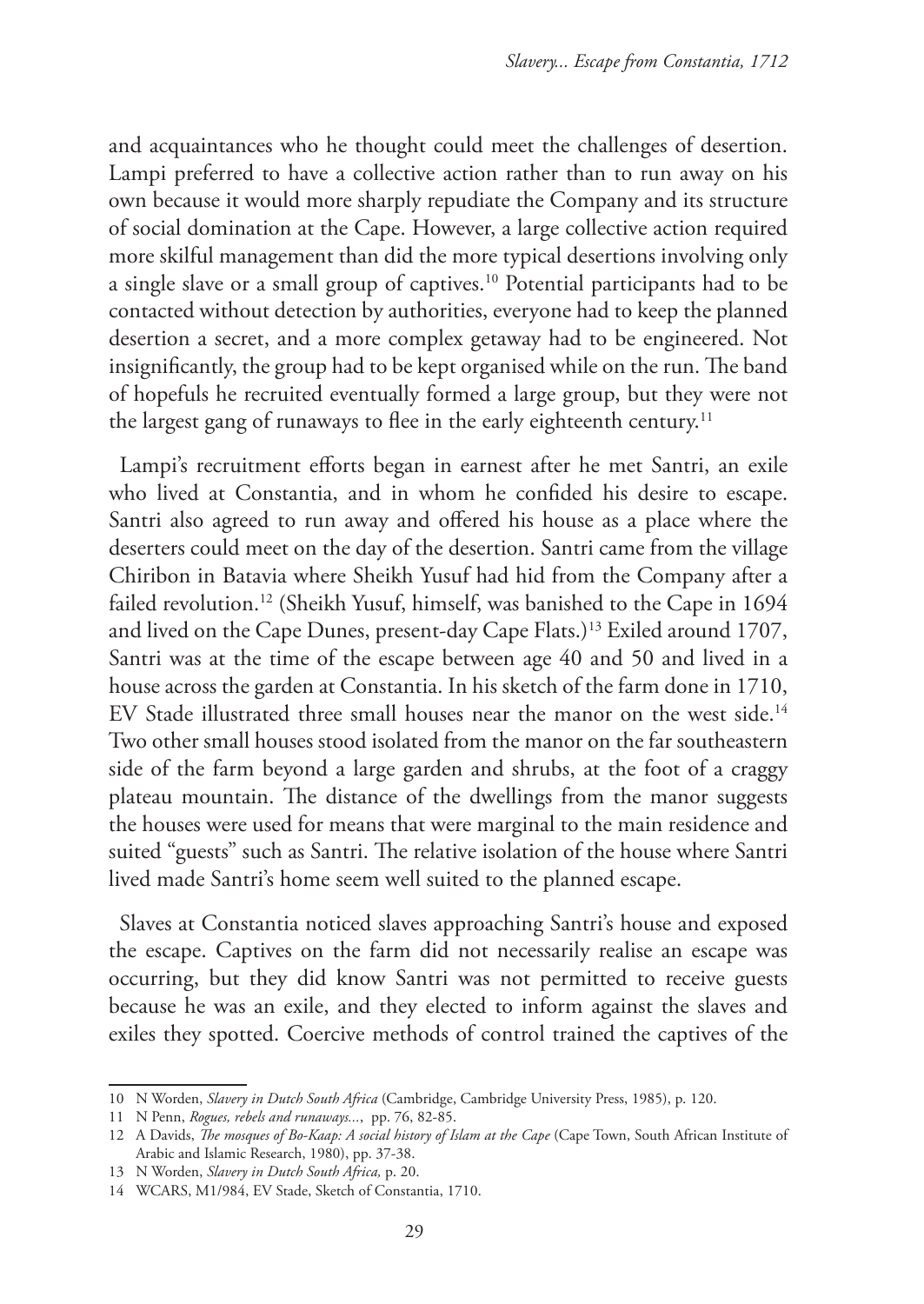holding to be submissive, and, though the slaves resisted captivity through their own means, they clearly did not perceive concealing this intrusion to be in their best interests.15 The exposure of Santri's guests would prove critical to the failure of the escape, although the deserters still managed to flee the farm. A shortage of food, and the subsequent hunger in the weeks after running away, forced the deserters to approach settlers and Khoikhoi for sustenance, which resulted in this ambitious desertion ending in a manner similar to the failures of other escapes in the eighteenth century.<sup>16</sup>

Through testimonies made by the prisoners when they were interrogated and tortured, the prosecutor extracted statements regarding events leading up to the desertion as well as the events of the escape itself, and witness testimonies added to the account. The interrogations were conducted in Dutch, the official language of the Cape, which was then translated into Malay and Portuguese, the languages of the prisoners. The inmates' responses were then translated into Dutch. The skill, attention, and accuracy of the translator therefore influenced the veracity of the record. Official regard for the translator's transcript protected it from scrutiny on how closely it reflected the prisoners' statements. Due to the focus of the trial, details on how the deserters maintained relations with one another as they ventured through unfamiliar territory and worried about their food supply remained known only to the escapees. It was recorded that, during the interrogations, prisoners testified that, when Santri and Lampi met with potential deserters, Santri said, "We are free, you are slaves. Come on, let's run away." Different versions of the statements were recorded, but each one referred to Santri's and Lampi's freedom, which was contrasted with the slaves' captivity. However, this apparently authentic assertion cannot be seen as entirely correct. Though not slaves, Santri and Lampi were detained at the Cape without any possibility of going home; therein lay their captivity. Still, Santri's proposal that the slaves free themselves from social domination was sufficiently compelling. As Nigel Penn showed, the slaves and exiles recruited by Lampi and Santri were a fraction of the captives, deserters, and criminals who fled the Cape during the eighteenth century because they rejected its social structure.<sup>17</sup>

<sup>15</sup> J Mason, *Social death and resurrection: Slavery and emancipation in South Africa* (Charlottesville, University of Virginia Press, 2003), pp. 153-154.

<sup>16</sup> N Worden, *Slavery in Dutch South Africa,* pp. 125, 126; N Penn, *Rogues, rebels and runaways...*, pp. 74, 76, 80- 85*.*

<sup>17</sup> N Penn, *Rogues, rebels and runaways...,* p. 73.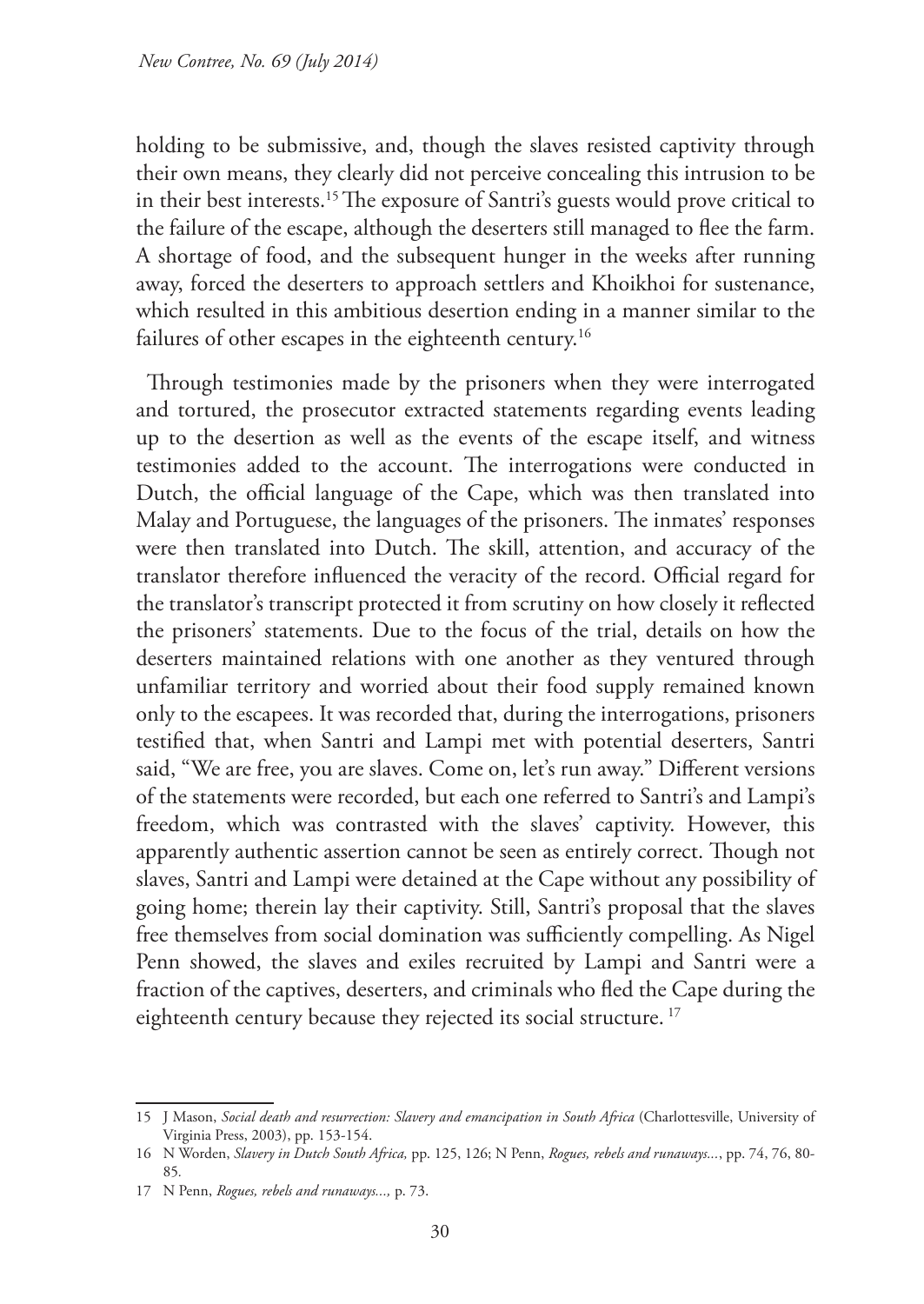## **The Escapees**

Both Lampi and Santri, two exiles, were found to have led the escape; however, the official record contains less information on Lampi than Santri because Lampi was killed during the desertion. Reference to him in the judicial pages seems to have been made primarily to implicate him as a leader. Fluent in Malay and Dutch, Lampi was highly mobile in Company establishments and had friends at the Slave Lodge. Santri (Joudan Tappa of Chiribon) was an exiled Javanese imam, also known as Souka Tappa at the Cape. (It was usual for male exiles from Batavia to have two and even three names.)18 Santri spoke only Malay and appeared to live the isolated life the Company intended; slaves on the farm did not interact with him and he went to Cape Town only to sell chickens he raised and vegetables he cultivated. On his commute to Cape Town, Santri crossed terrain that was home to mammals of the continent and "fynbos", flora native to the Cape, that grew in pure white sand and offered a pleasant view from the road that led through Wynberg, continued to Rondebosch, and finally gave way to Cape Town.19

Lampi met Santri through a mutual acquaintance, and two weeks after they met he visited Santri and asked if he could share Santri's house. This was an interesting request because, by the mid-eighteenth century, officials in Batavia chose where exiles lived; however, Lampi's request suggests that prior to that period exiles of his status could choose where they stayed.<sup>20</sup> Santri's house, being on an 891-morgen wine farm set in a valley beneath the Steenberg, seemed to have attracted Lampi, whose own lodgings might have been in more modest surroundings. Lampi also likely anticipated that sharing Santri's house would enable he and Santri to more easily work out the innumerable details the escape would require. During their nascent friendship, Lampi told Santri he wanted to escape and he wanted to flee with a group. Despite the penalties escapees faced if captured and the low success rate of escapes, Lampi was optimistic he could avoid events that caused unsuccessful desertions to ultimately fail. He determined the causes of failure from his conversations with recaptured slaves at the Slave Lodge and made his plans accordingly. Santri also wanted to desert and joined Lampi, offering to have provisions stored at his house and to have the deserters meet at his home before the desertion. In offering his house as a rendezvous, Santri struck another similarity with Sheikh

<sup>18</sup> K Ward, "The bounds of bondage...", p. 150.

<sup>19</sup> R Percival, *An Account of the Cape of Good Hope*, (London, C. and R. Baldwin, 1804), p. 76; W Burchell, *Travels in the Interior of Southern Africa*, (London, Longman, 1824), Vol. II, pp. 46-47.

<sup>20</sup> K Ward, "The bounds of bondage...", p. 127.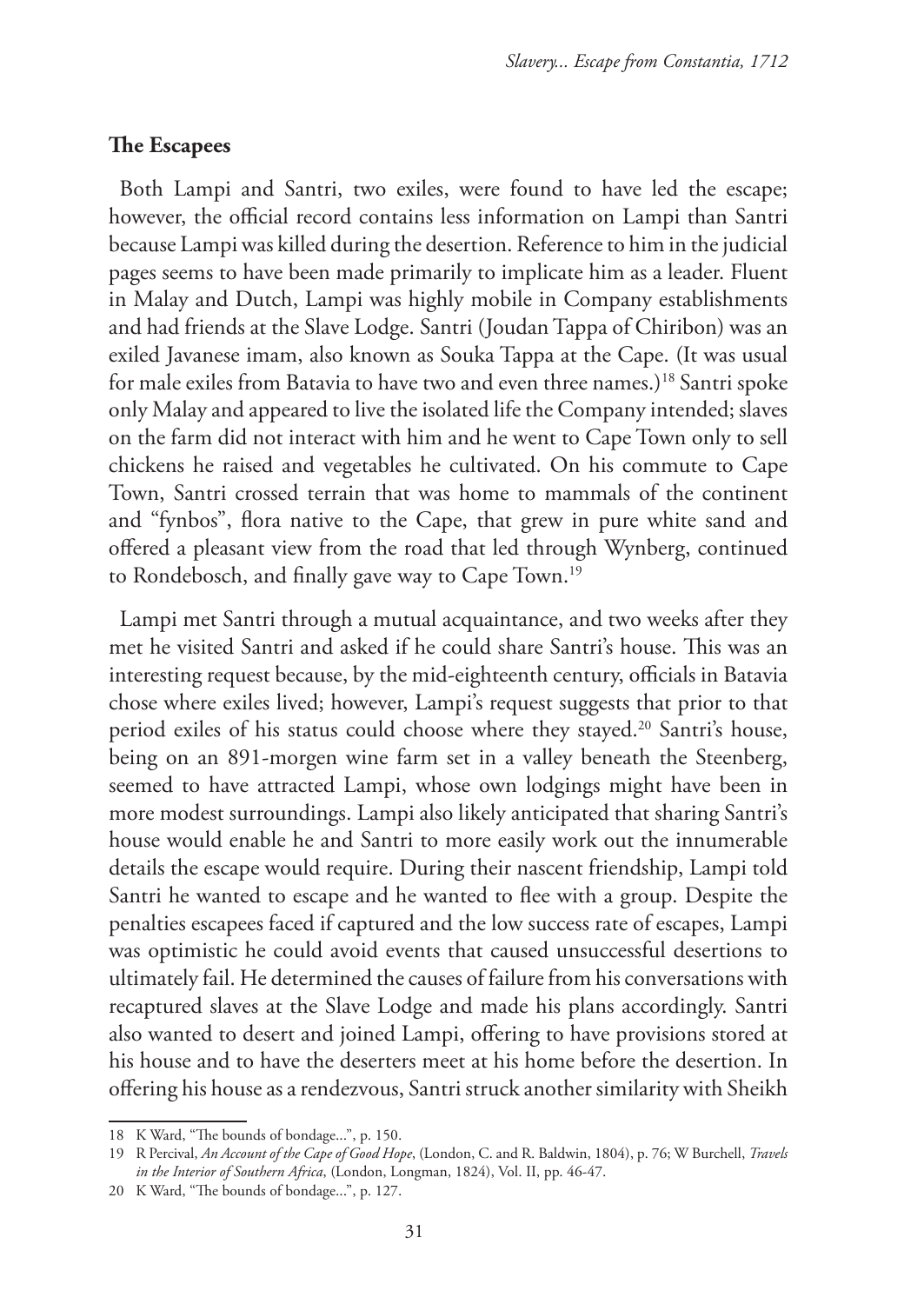Yusuf: Yusuf's house was said to have been a meeting place for deserters in the 1690s.21 Lampi's friendship with Santri provided material aid and motivated Lampi to realise his desire to flee the Cape.

Thus encouraged, Lampi went on to recruit the majority of the other escapees from his social network, which belonged to the small following of Islam in Cape Town.22 The only female asked to run away was particularly close to Lampi: Omboe of Samarang was Lampi's partner and pregnant with the couple's child. Exiled after being convicted in Batavia, Omboe, age 24, was sentenced in 1711 to labour on public works in chains for 10 years at the Cape and was one of only a few females that authorities in Indonesia banished to the Cape.<sup>23</sup> Her sentence resulted from gendered attitudes embedded in punitive responses towards antagonists in the East to Company authority in Batavia. Since she stayed with Lampi for six months, it appears Omboe was mobile outside her work hours.

Lampi also selected other slaves and exiles he believed could bear the challenges of an escape. The origins of the captives and exiles Lampi chose, suggested Lampi belonged to a sector of the slave population that came from the same region and with whom he shared a religious identity; though captives from Madagascar, Mozambique, and East Africa formed a majority at the Company, all the Company escapees in the band came from the East and had a reverence for Islam.24 Abdul of Bali, age 30, a convict also known as Paris, had been exiled to the Cape after being convicted for recruiting people to an unstated cause in 1706. Exiles rarely arrived at the Cape with documents outlining the reasons for their banishment, and the court appeared not to know the specifics of Paris's banishment.<sup>25</sup> Paris, according to the court, was a very persuasive man. Another recruit, Poasse of Batavia, a Company slave, age 20, lived at the Slave Lodge. Poasse and Santri were friends, and it was Poasse who originally introduced Santri and Lampi. When Poasse learnt of the escape he agreed to join the runaways because he could no longer endure the work required of a Company slave, who must toil long days at the docks

<sup>21</sup> N Worden, *Slavery in Dutch South Africa,* p. 20.

<sup>22</sup> N Worden, *Slavery in Dutch South Africa,* p. 86.

<sup>23</sup> K Ward, "The bounds of bondage...", p. 248.

<sup>24</sup> J Armstrong & N Worden, *The slaves 1652-1834,* pp. 111-112.

<sup>25</sup> K Ward, "The bounds of bondage...", p. 244.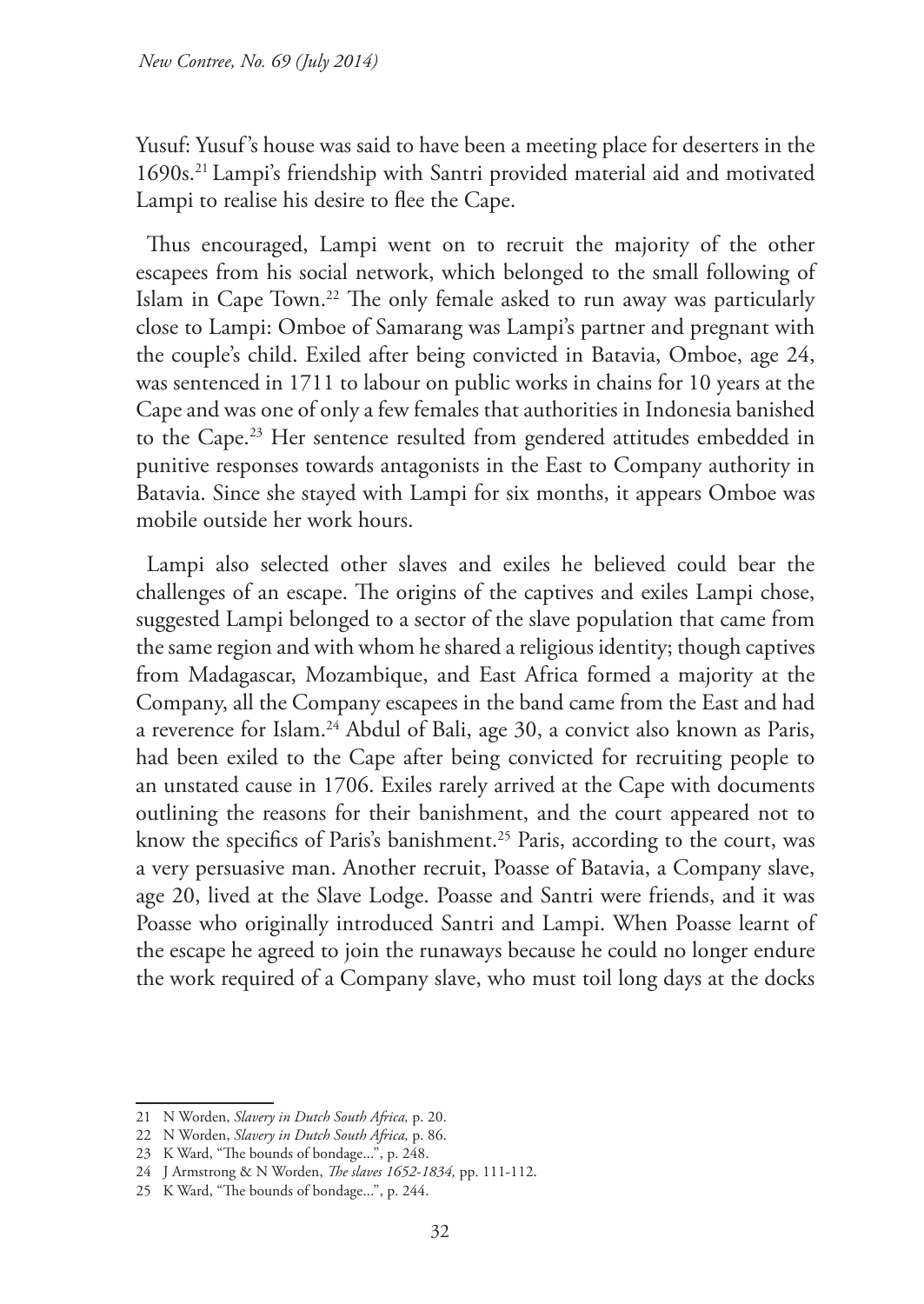or in other Company establishments.26 Jannis of Bali, age 21, a Company slave who shared living quarters with Poasse, arrived at the Cape from Batavia less than a year before the escape. Flogged and branded in Batavia for offences he had committed, Jannis had a physical memory of the Company's methods for maintaining social domination. Tjinkzaij of Bali, age 30 and a Company slave, had previously been punished for a foiled attempt to flee on an English ship. Tjinkzaij knew Poasse, and he had met Santri at the farm previously when he had accompanied Poasse on a visit. Despite regimentation at the Slave Lodge, Tjinkzaij and Poasse avoided being monitored and found respite from their confinement as far away as Constantia. However, the captives did not translate their mobility into an escape of their own. Tjinkzaij, who might have learnt of the escape from Poasse, was persuaded by Lampi just one day before the desertion to join the group of escapees. Baccar of Sumbawa, age 20, learnt of the escape from Lampi in a doorway at the Slave Lodge. Lampi frequented the Slave Lodge often, so his usual presence in the building allowed him to approach friends and speak of the desertion without attracting attention. Langa of Macassar, age 30, learnt of the dash for freedom at the company hospital from another deserter, Jagga of Macassar. Balik of Sumbawa, age 20 and a Company slave, also agreed to escape. Cartta Laxana of Romma at Macassar, another convict, age 30, and Totting of Romma at Macassar, another convict, age 20, were also exiles, both sentenced to life in chains for crimes committed on Java's south coast. Cartta Laxana's and Totting's ability to run away suggests they were in fact not chained during their banishment. The eastern origin of all the escapees indicated common geographic, cultural, and religious bonds among captives and exiles from the East.

A number of deserters were private slaves. Boedia (also called Paaij) of Bali, age 45 and the captive of a free burgher, was one of at least four escapees who were privately owned slaves. Boedia learnt of the escape at the Castle, the Company headquarters, from Paris. Azar of Boegis, age 25, was the slave of a vice-merchant and warehouse keeper. On the day of the escape Azar delayed his departure to tend to his chores so that his disappearance would be less noticeable. A slave with a strong body, Abram of the Coast of Coramandel, age 25, was the captive of Hans Jacob Conterman, a blacksmith; according to the court record, Abram was a thief, a fugitive, and a seducer. Coridon of Timor at Macassar, age 40, was the slave of a burgher. Bron of Batavia, Bappa

<sup>25</sup> R Ross, "Rather mental than physical: Emancipations & the Cape Economy", N Worden & C Crais (eds), *Breaking the chains: Slavery and it's legacy in the nineteenth-century Cape Colony* (Johannesburg, Witwatersrand University Press, 1994), pp. 145-167; J Armstrong & N Worden, *The slaves 1652-1834,* pp. 110-111.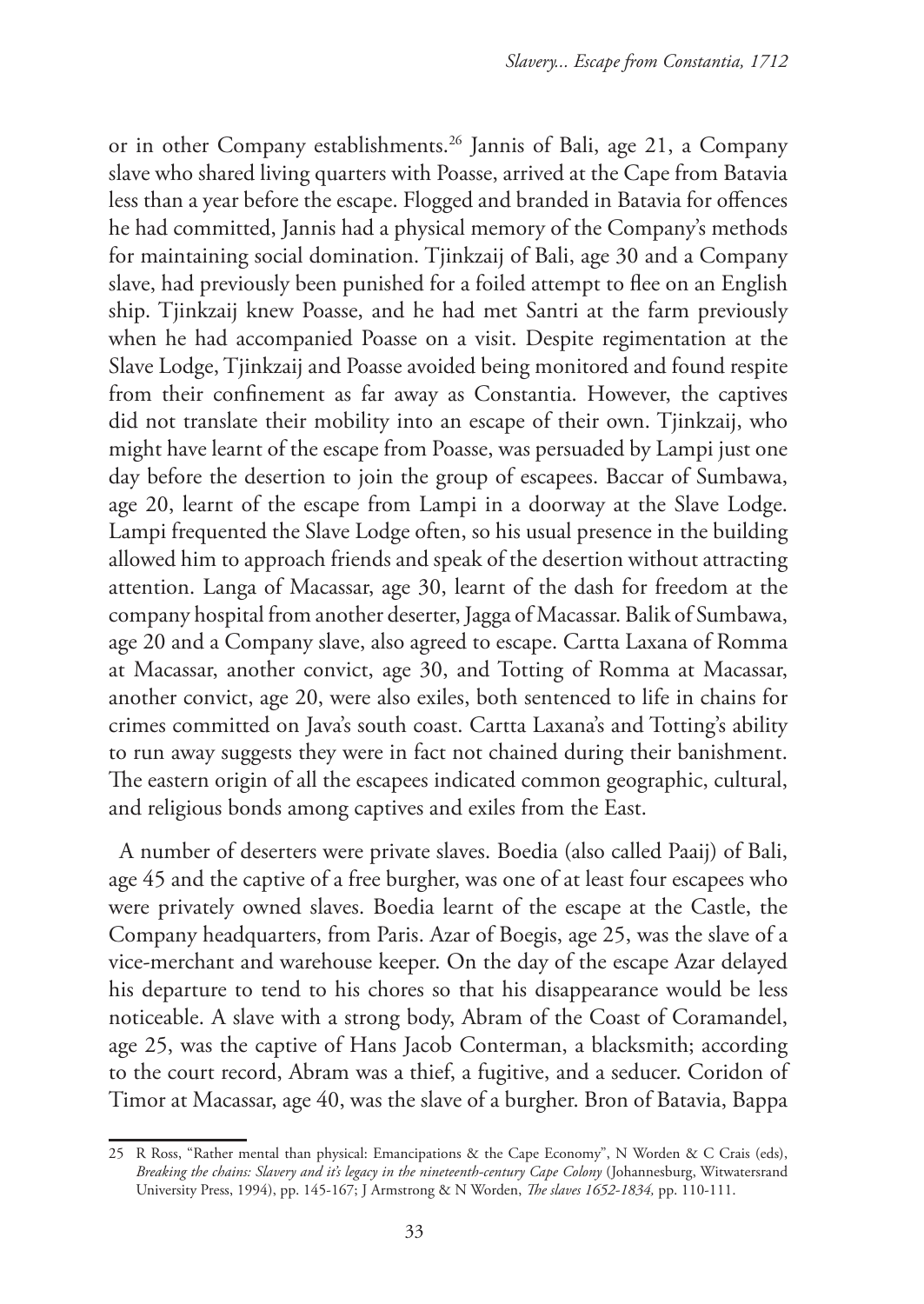Saptoe, Thana, Massi, Catha Naga, and Arsa Goena were others who chose to join the escape. Although the exiles, Company slaves, and privately owned slaves came from different places in the Indonesian archipelago and India, all shared the experience of enduring both the forced upheaval from their homes and the social domination at the Cape. Everyone who agreed to desert, with the exception of Santri, lived in Cape Town.

The Cape had a social hierarchy in which difference amounted to meaningful distinction. Distinctions among the underclass resulted in varying levels of status within the social group. Exiles perceived they had a higher social status than slaves, and exiles, who were not chained and forced to labour, claimed more status than banished people whose movements were restricted. Thus, Santri's phrase at a meeting to recruit deserters "we are free and you are slaves" was carefully chosen. Compelling as it was superficial, the claim contrasted the partial liberty of exiles with the complete enslavement of captives and suggested that slaves could raise their status to freemen if they deserted the Cape. Escape was risky and everyone who agreed to desert knew it. A successful getaway depended on traversing the boundaries beyond the settler frontier, finding sources of food, protecting themselves from wild animals, and evading the inevitable search party. Company slaves who had been flogged and branded on their necks after running away and being captured were a daily reminder at the Slave Lodge of the punishment that awaited escapees who were caught. Abram agreed to escape only if Santri and Lampi could be certain of their destination and how to reach it. At first Santri and Lampi planned to flee to Groot Namacqua and then Klein Namacqua, which lay north of the Cape. In doing so, they chose the same region that many escapees would select during the 1720s.<sup>27</sup> Escape to Namacqualand seemed the best option to achieve freedom because the coastline stretching north of Cape Town to the region served as a natural pathway and also provided a bountiful source of food.

Santri later proposed that the group escape instead to 't Caffersland (presentday Eastern Cape). This destination involved an inland route, and not knowing the way, Santri suggested they hire three Khoikhoi to guide them in exchange for three rolls of tobacco and 30 rix dollars. Thus, capital Santri raised from his chickens and garden became a means to freedom for many. In the days leading up to the escape, Santri secured the Khoikhoi guides, which virtually guaranteed a food supply because the guides could contact

<sup>27</sup> N Penn, *Rogues, rebels and runaways...*, p. 75.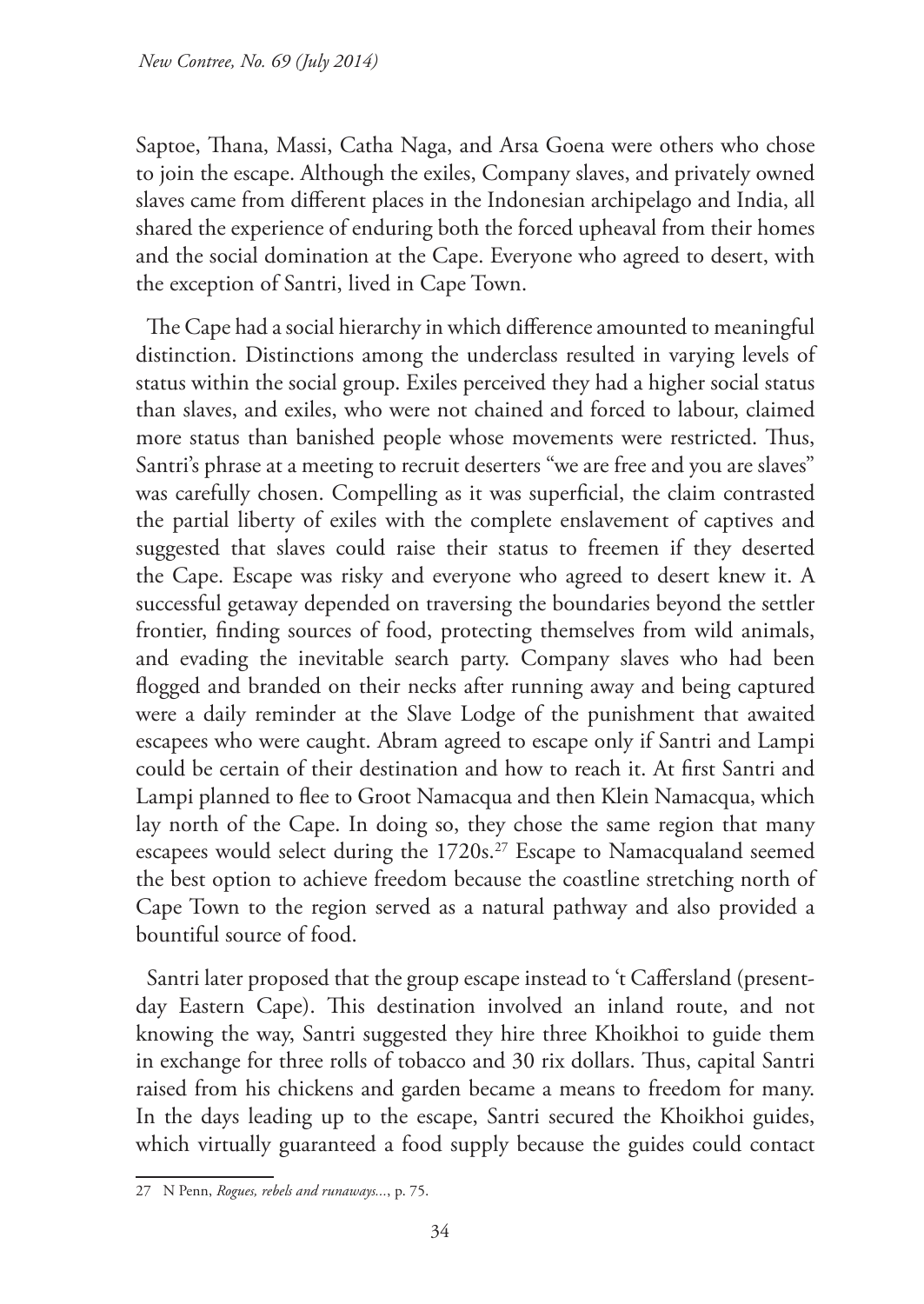other Khoikhoi for livestock. However, Khoikhoi beyond the Cape disliked runaways because they tended to be desperate for food and had previously caused conflict when their hungry pleas were not satisfied.<sup>28</sup> Escape to the east rather than to the north also offered a destination from which a longer-term plan to reach Indonesia could be achieved.

## **Preparing the Escape**

The size of the band of hopefuls grew over a period of weeks. Recruiting occurred mainly at the Slave Lodge, the Company hospital, and at the Castle. Benefitting from weak monitoring at the Slave Lodge, Santri and Lampi held a recruitment meeting in Poasse's living quarters. Santri visited the Slave Lodge two or three times over a period of up to six weeks before the escape and Lampi frequented the building in the evenings. Cramped living quarters at the Slave Lodge meant meetings had to be guarded to avoid being overheard and yet kept casual enough to prevent suspicion. Lampi succeeded in recruiting his friends to escape because he assured them they would have sufficient provisions and arms. He delivered bullets to Santri's house at night and other members of the band also helped to stock food and weapons. Collectively, the deserters accumulated three flintlocks, three pikes, a sword, and a pistol. Once the day of the escape was set, the members of the group received a message from their initial contacts to go to the farm over a period of two days.

Meeting at the farm had advantages and disadvantages. The location, size, and low density of the holding made it a suitable place to gather. Moreover, the escapees lived and worked in different areas of Cape Town and so needed to assemble before they fled. If they met in town, they would be noticed, but the rural location of the farm meant they could meet out of public view and leave without being seen.<sup>29</sup> Santri thought his house would be a suitable place because he lived an isolated life on the farm and the slaves there appeared not to notice him. He assumed that his "invisibility" would extend to the rest of the group on the day of their escape. In the weeks prior to the desertion, Lampi delivered provisions to Santri unnoticed. Company captives had also visited Santri's house for meetings without being spotted, concealed by the trees, bushes, and plants on the landscaped holding when they crossed the

<sup>28</sup> N Penn, *Rogues, rebels and runaways...*, pp. 74, 77, 81.

<sup>29</sup> MW Spilhaus, *Company's men* (Cape Town, John Malherbe, 1973), pp. 169-170.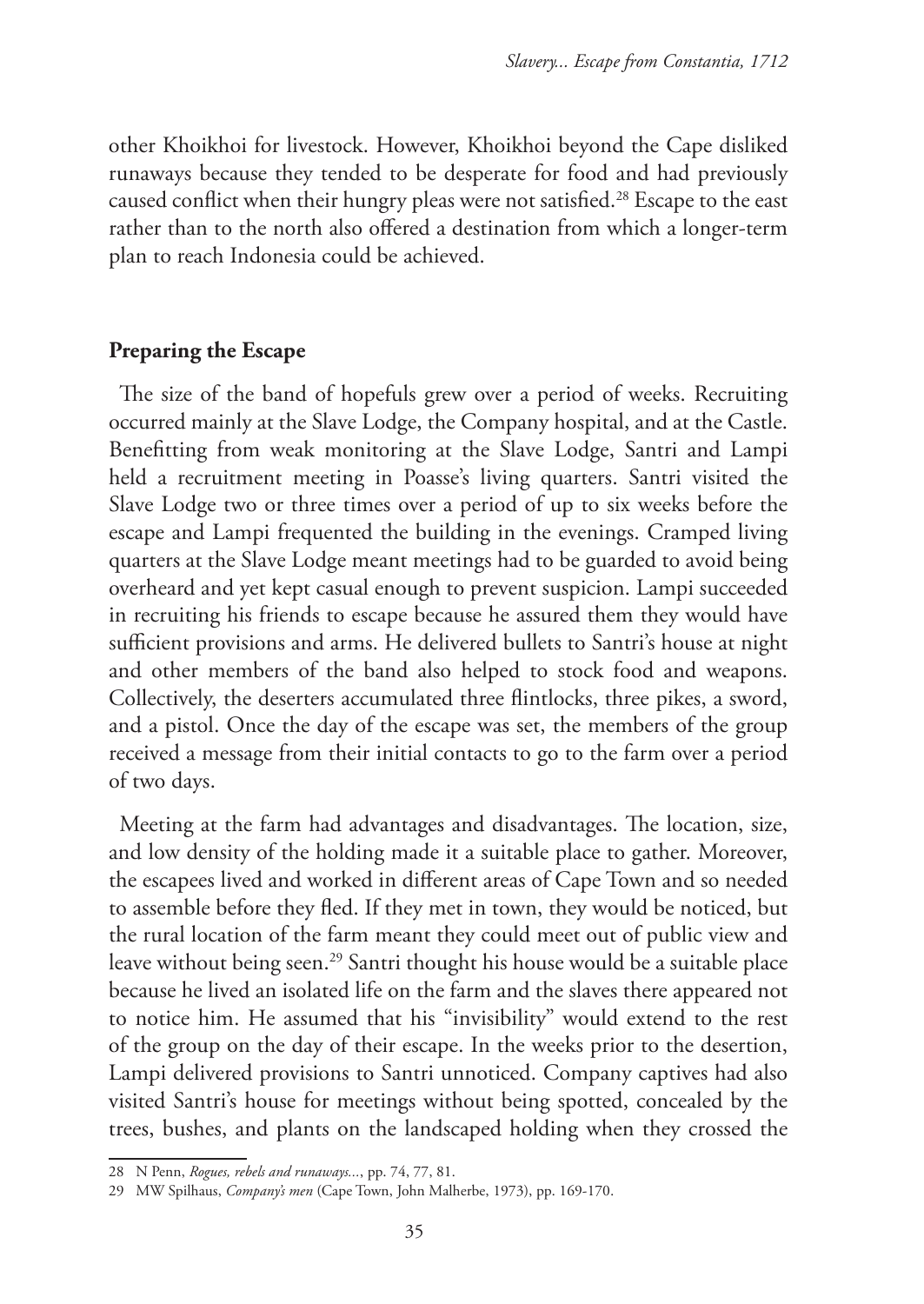#### garden to his house.

However, not everyone in the group knew where the farm was located. Unfamiliarity with the area introduced the risk of getting lost and bypassing the farm. In 1810, William Burchell wrote, "neither of us being acquainted with the proper road to Constantia, we missed it."<sup>30</sup> The distance of the farm from town also added more risk because everyone had to reach the holding without attracting attention. The intensity and excitement of the desertion also occupied them and they feared detection. Bron of Batavia was the first to arrive at Santri's house. When he found out the escape was going ahead, Bron, a slave cook, had been especially eager to leave his master and arrived two nights before any of the other deserters. The secretiveness of the escape made his disappearance from his master's house appear to be the action of a single slave and prevented alarm from being raised, unlike when Coridon's and Abram's masters noticed their slaves had fled within moments of each other. The deserters who knew the location of the farm teamed up with escapees who did not know where the holding lay to ensure no one would get lost.

The escapees did not all know one another but most of them spoke the same language. They had not met as a group, so when they gathered at Santri's house on the day of the escape they did not speak to each other because they were strangers. All but two of the escapees spoke Malayan; Paris was bilingual (he also spoke Dutch) and Abram and Azar communicated most comfortably in Portuguese. The deserters' enslavement, exile, shared region of origin, and religion and for most of them, their friendship with Lampi, provided a sense of commonality in the group.

# **Events at Constantia**

Constantia had expansive baroque-style gardens landscaped with oak trees, fruit trees, plants, shrubs, and vines.<sup>31</sup> Slaves tended the gardens daily and their chores provided a built-in capacity for surveillance of the estate.<sup>32</sup> It was while engaged in this work that the captives of the farm spotted Company slaves

<sup>30</sup> W Burchell, *Travels in the interior of South Africa*, *1* (London, Longman, 1822), p. 47.

<sup>31</sup> F Valentyn, *Description of the Cape of Good Hope with matters concerning it, Vol. I* (Cape Town, Van Riebeeck Society, 1971), pp. 195, 197; M van der Merwe, *Groot Constantia 1685-1885: Its owners and occupants* (Cape Town, South African Cultural History Museum, 1997), pp. 10-13.

<sup>32</sup> J Noble (ed), *Official handbook: History, productions, and resources of the Cape of Good Hope* (Cape Town, Saul Solomon, 1886), pp. 268-272.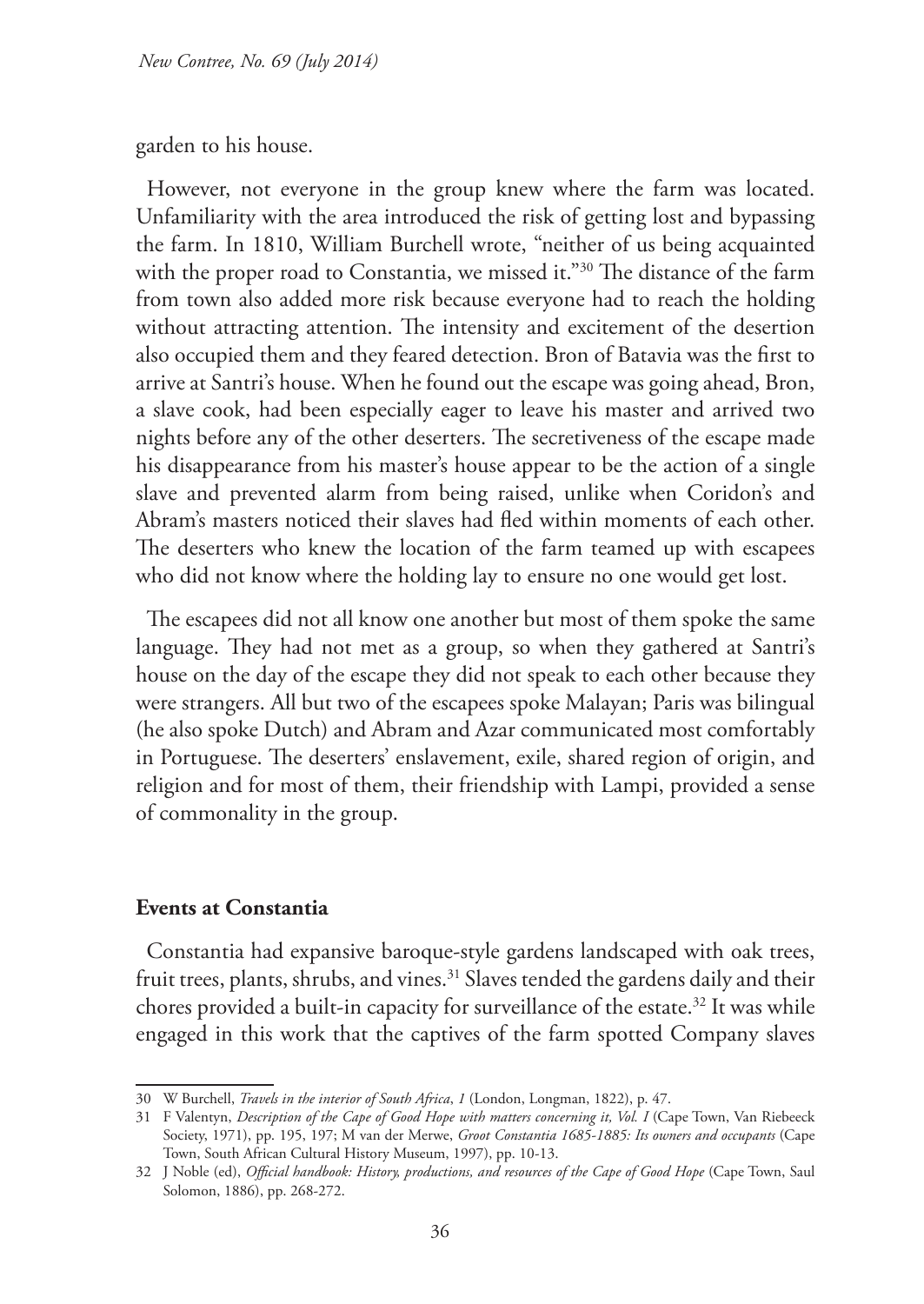stealing across the garden towards Santri's house. The farm captives exposed the deserters for several reasons: the threat of punishment if caught failing to report intruders; non-identification with the Company slaves; and suspicion regarding the intentions of these intruders. The distant relationship between the farm captives (the holding had 60 slaves in 1709) and Santri compounded their inclination to inform on the Company slaves.33 On the day of the escape (a Thursday) captives tending to their chores saw the Company slaves, who could be identified by their Company-issued clothing.<sup>34</sup> The captives then alerted Phillip Constant the "knegcht" (a soldier, or perhaps a sailor, employed by the Company), and main authority on the farm since Simon van der Stel's death.35Constant rounded up five slaves, then went to Santri's house and told him he would be evicted if his visitors did not leave. The low-key nature of this first request suggested that Santri's usually quiet and solitary life on the farm made this visit from Company slaves pass without raising a major alarm.

Slaves who arrived later and aimed to reach Santri's house, however, caught the sight of a loyal slave. Fabia of Brazil, one of 14 slaves who Van der Stel freed in his will, spotted 11 slaves crossing the garden.<sup>36</sup> Lampi and Santri had failed to consider the bottleneck that would occur when so many escapees arrived at the farm at the same time. Prompted by loyalty to his late master, if not fear of losing his pending freedom as well as alienation from Santri, Fabia turned the captives away and reported them to Constant. By informing on the escapees, Fabia behaved as the trusted slave Van der Stel had regarded so highly and rewarded with freedom. Sensing a serious matter afoot, Constant rounded up 20 slaves to investigate Fabia's report. On his way to Santri's house, Constant instead commanded his slave party to pursue six captives he noticed heading up the mountain. They eventually captured the fugitives, bound their hands, and led them back to Santri's house (catching another escapee on the way) upon learning that five more escapees were hiding there. The growing gathering of "visitors" at Santri's house signalled that the intruders were more than just guests.

Although slaves of Constantia helped to capture the deserters, this does not imply that they agreed with slavery.<sup>37</sup> In her research on slaves in Curaçao,

<sup>33</sup> M van der Merwe, *Groot Constantia 1685-1885.*.., p. 15.

<sup>34</sup> OF Mentzel, *A complete and authentic geographical and topographical description*, *Vol. I* (Cape Town, Van Riebeeck Society, 1921), p. 169.

<sup>35</sup> R Shell, *Children of bondage...*, p. 12; N Worden, *Slavery in Dutch South Africa,* p. 108.

<sup>36</sup> A Böeseken, *Slaves and free blacks at the Cape* (Cape Town, Tafelberg, 1977), pp. 59-60.

<sup>37</sup> R Ross, *Cape of torments*..., p. 3.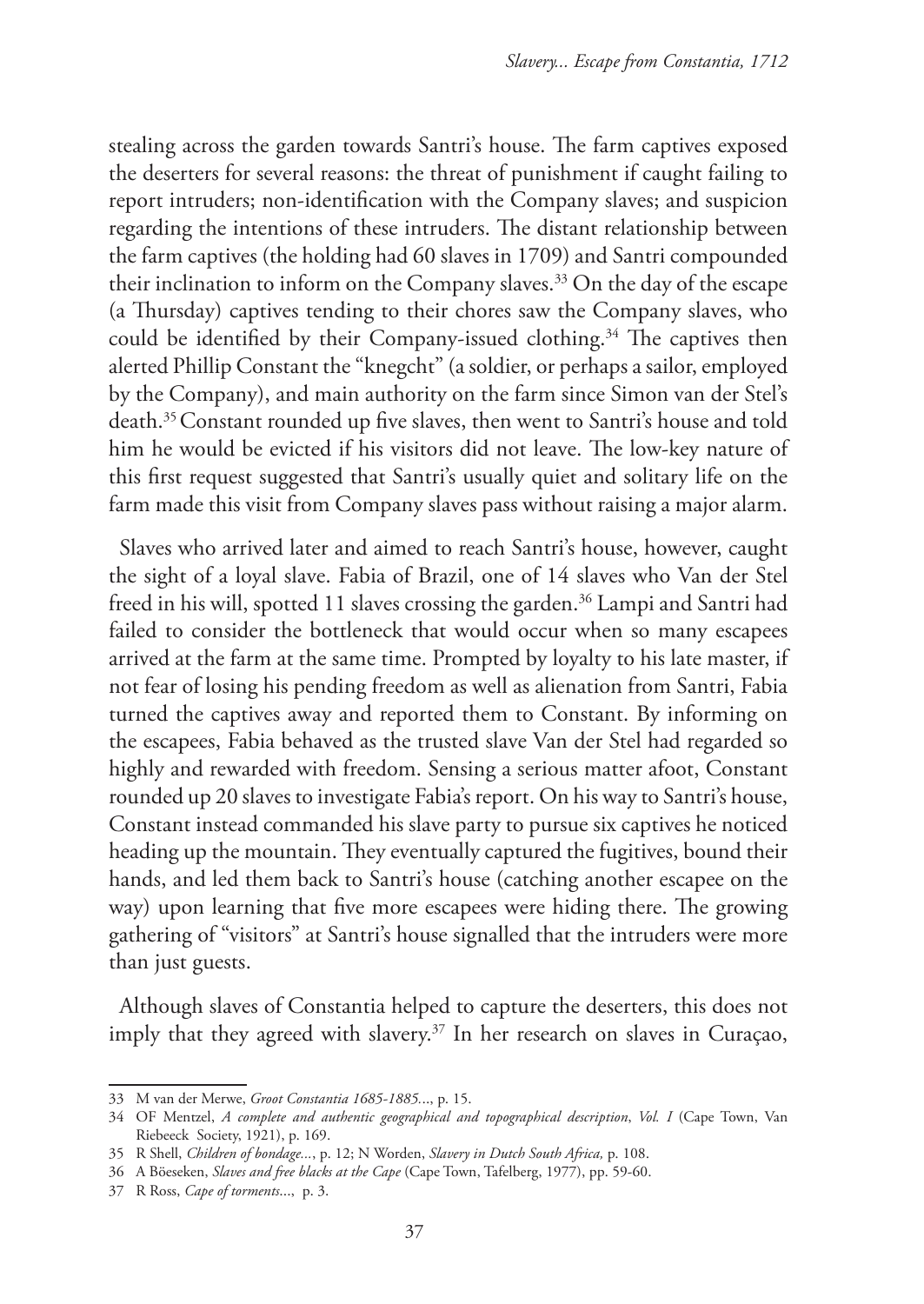in the Caribbean, Rose Mary Allen stated that captives lived out their daily lives in different ways not necessarily defined by resisting or accommodating masters.38 On every farm and in every household slaves both resisted and accommodated bondage in some form, though not always both every day. At the Cape, resistance ranged from desertion, assault and murder, to subtle sabotage.<sup>39</sup> On the other hand, loyalty was a form of accommodation that led to becoming a favoured slave. Thus slaves resisted and accommodated slavery to survive captivity, "a substitute for certain death maintained by brutality".<sup>40</sup> Internal and external forms of control and identity influenced the degree to which slaves resisted and/or accommodated captivity. Favoured slaves imposed control internally, and masters and "knegchts" severely punished disobedient slaves, which was especially intense in rural areas, to keep order externally.<sup>41</sup> Heavy-handed coercive control of slaves along with the differences captives perceived among themselves resulted in skewed loyalties in the captive population at the Cape.<sup>42</sup>

Mayhem unfolded at Santri's house when Santri refused to expose his visitors. Constant demanded that Santri open the door and when Santri refused he broke the padlock. Fearing the escape had been exposed and they would be arrested, four escapees inside the house dashed out and attacked Constant with pikes. Constant overcame their onslaught and even though Lampi had a pistol, Totting and Thana each had a flintlock, and Azar had a sword, none of those deserters used their weapons this may have been due to the tradition in Indonesia of carrying arms as symbols rather than for actual defence.<sup>43</sup> Constant and his slave party outnumbered the escapees by at least four men and had the advantage of surprise, but the captives under his command did not attempt to subdue the runaways. An apparent (in the court record) lack of action on the part of the slaves to subdue the escapees, and to defend Constant, suggests the farm captives passively witnessed the commotion. Psychologically trained to accept captivity, the slaves did not defend their commander. The escapees were likely astounded by the challenge to authority they witnessed, and which they had imagined enacting themselves but had not. Constant's numerical advantage over the escapees vanished when Omboe

<sup>38</sup> RM Allen, *Di ki manera? A social history of Afro-Curacaons, 1863-1917* (Amsterdam, SWP Publishers, 2007), p. 25.

<sup>39</sup> J Mason, *Social death and resurrection...*, pp. 152-165.

<sup>40</sup> O Peterson, "Slavery as human parasitism", M Bulmer & J Solomos (eds), *Racism* (Oxford, Oxford University Press, 1999), p. 92.

<sup>41</sup> R Ross, "The structure of domination", *Cape of torments*..., pp. 29-37.

<sup>42</sup> R Shell, "The metaphor of family: The management of involuntary labor", *Children of bondage.*.., pp. 214-227.

<sup>43</sup> E Bradlow, "Running Amok and its historical significance: A Cape case study", *Cabo*, 5(1), 1990, p. 10.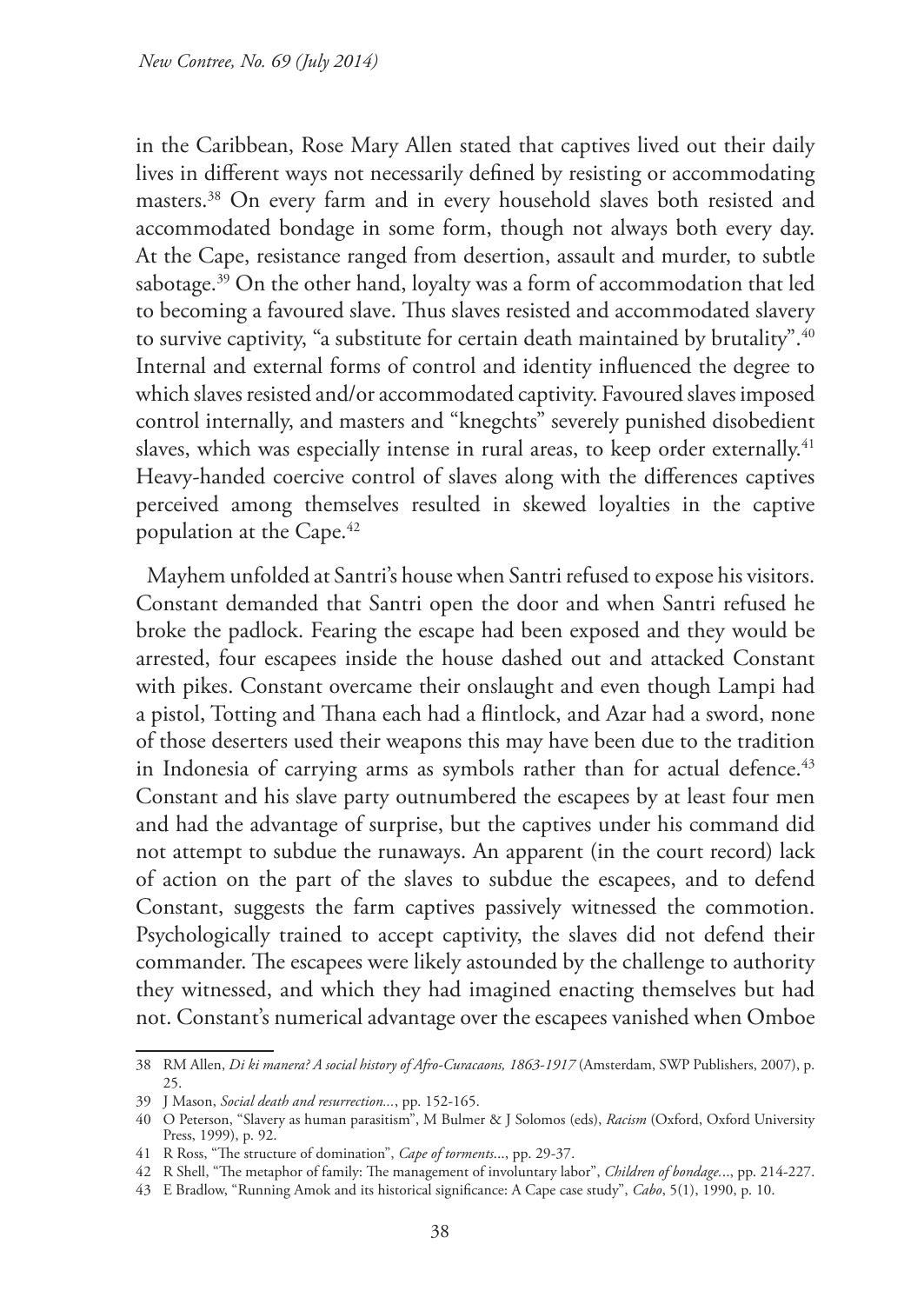managed to free the runaways who had been captured on the mountain. During the uproar, one or all of the deserters shouted "Amok", a cultural behaviour perceived by the settlers as an affront to domination and intent to cause harm. Less common and more feared than running amok, in the late eighteenth century shouting "Amok" was perceived as a war cry that often coincided with murder.<sup>44</sup> Constant commanded his slave party to retreat while Lampi ordered the escapees to take food and their belongings and to run. They raced after him because he knew the way.

#### **Across the Cape Dunes and the Mountains**

A pursuit followed, with attendant mishaps that disadvantaged both sides. Constant pursued the escapees with his rifle, a party of slaves, and two dogs (usually kept on farms to protect slave owners and hired help against attacks by captives at night).45 At a river near Baas Harmenskraal, Constant fired a warning shot. The fugitives fled across the waterway and Constant raced after them but fell into the river. Sensing an advantage, the runaways turned back: one of the fugitives struck a dog with a pickaxe as it advanced to attack and another stabbed the second dog. According to testimony, at the sight of the hacked animal, one of the fugitives said, "I would not mind drinking the dog's blood". This statement confirmed to the court the savagery of Indonesian slaves and exiles. With his trusted backup incapacitated, Constant retreated upon gaining his footing; his bullets were wet and he had no other firepower because his slave party was unarmed. Constant's retreat disadvantaged Baccar and Abram, who were not with the main group, as Constant and his slave party happened across these escapees and captured them.

The fugitives fled to the Cape Dunes. In their urgency, they left behind at the river two bags of rice, 50 bullets, 30 cartridges, and five blankets, which lightened their load but put them at greater risk of falling short of food, being defenceless against animal or human antagonists, and sleeping cool at night. Two hammers, a file, a mirror, and tailor's thimbles were also left behind at the river (and later found), suggesting that the escapees had packed tools so that they might continue their trades in a free land. The escapees knew they had to cross the Hottentot Holland Mountains to put distance between themselves and the Cape. Therefore, they hurried along the beach near Onrust and

<sup>44</sup> E Bradlow, "Running Amok...", *Cabo*, 5(1), 1990, pp. 8-10.

<sup>45</sup> N Worden, *Slavery in Dutch South Africa,* p. 104.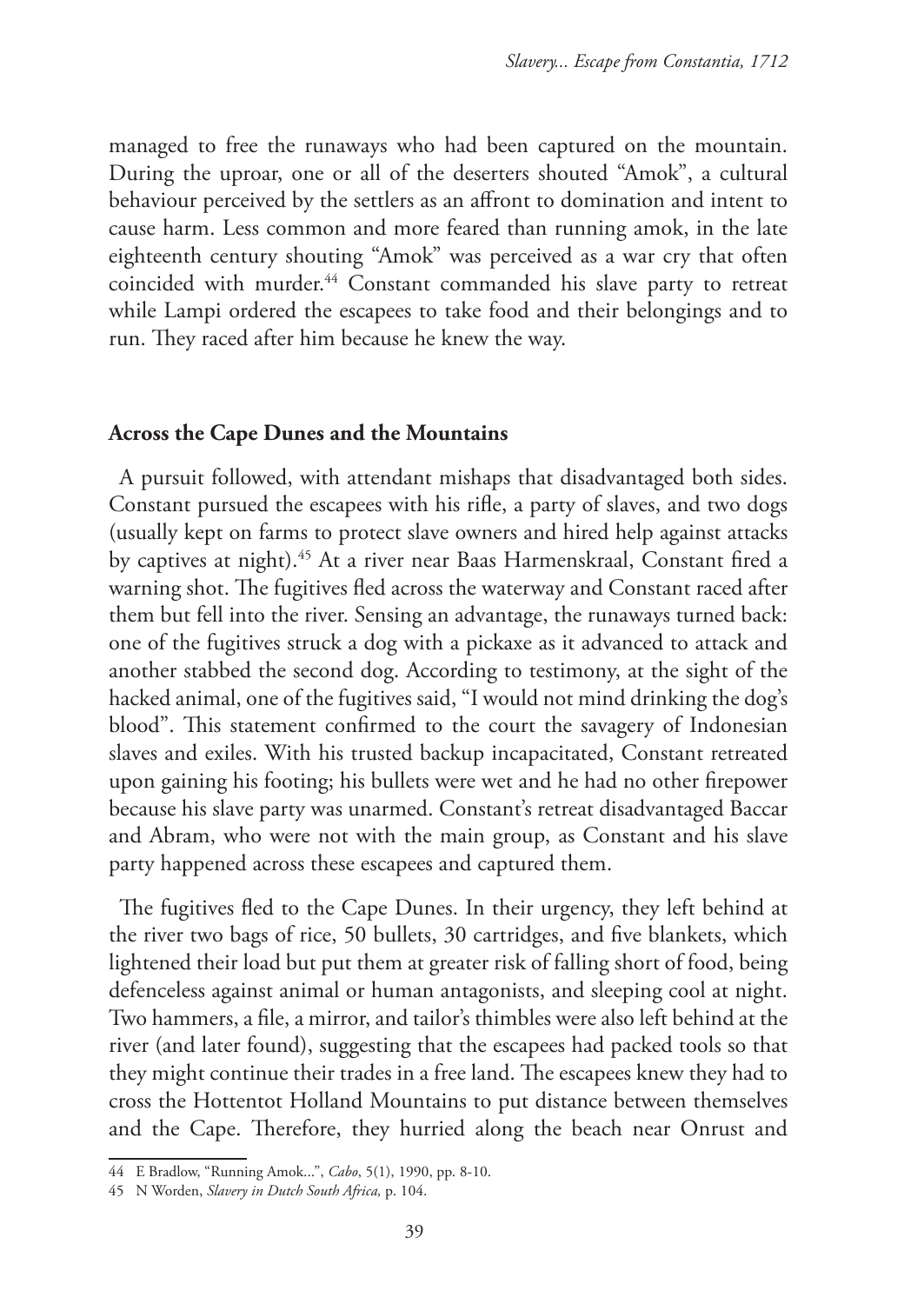crossed the Cape Dunes, a sandy, barren, and sparsely populated landscape, by way of the False Bay coastline, where they roasted black mussels and dug out holes beneath rocks in which to sleep.<sup>46</sup> The Cape Dunes provided a path to reach the mountains to the north.

At the north end of the bay, they turned toward the Hottentot Holland Mountains. From this point onward, they were less certain of a food supply, and more dependent on the provisions they carried. Steep, wild, and barren, the mountains formed a decisive barrier between the Cape and the interior beyond.47 The fugitives were less clear of the route to their destination beyond the settler frontier, no longer having the coastline as a guide. Bread and other provisions they might have carried from the food that Paris and Lampi had stored at Santri's house enabled them to delay contact with the Khoikhoi as they trekked further inland, certain that Constant had alerted authorities. Eight hours behind the fugitives, a search party set out (search parties took time to form because it was difficult to find men willing to participate).<sup>48</sup> The delay was of minimal consequence, however, since the search party travelled by horseback while the deserters fled on foot. Six Khoikhoi, who had been enticed with gifts because they were skilled trackers, accompanied the hunting crew. Khoikhoi cooperated with settlers to capture escapees until the late eighteenth century, when settlers intruded farther into Khoikhoi land and disrupted Khoikhoi traditions.<sup>49</sup> Runaways, desperate for sustenance and thus easily agitated, usually contacted Khoikhoi for food, but conflict often erupted when their requests for meat were denied. (Khoikhoi were wary of supplying escapees with food because the Company punished them for assisting runaways.)<sup>50</sup> Khoikhoi also denied requests from deserters to barter for sheep because they were frequently contacted and so felt they must guard their own food supply. Without aide from the Khoikhoi, many escapes failed.

When the escapees fled the farm, Santri dashed into the reaches of the Table Mountain range to the rear of the holding, believing he had a better chance of surviving in the local mountains. Santri had gazed at the mountain range

<sup>46</sup> J Barrow, Travels into the interior of Southern Africa: in which are described the character and conditions of the Dutch colonists of the Cape of Good Hope, and of the several tribes of natives beyond its limits ... comprehending also a topographical and statistical sketch of the Cape Colony (London, T Caddell & W Davies, 1806), Vol. I, p. 11.

<sup>47</sup> H Leibrandt, *Precis of the Archives of the Cape of Good Hope, Journal 1699-1732* (Cape Town, WA Richards & Sons, 1896), p. 12; J Barrow, "Travels into the interior of Southern Africa", Vol. I (London, T Caddell & W Davies, 1806), pp. 59-60.

<sup>48</sup> N Worden, *Slavery in Dutch South Africa,* p. 123.

<sup>49</sup> N Penn, *Rogues, rebels and runaways...*, p. 77.

<sup>50</sup> N Penn, *Rogues, rebels and runaways...,* pp. 74-75.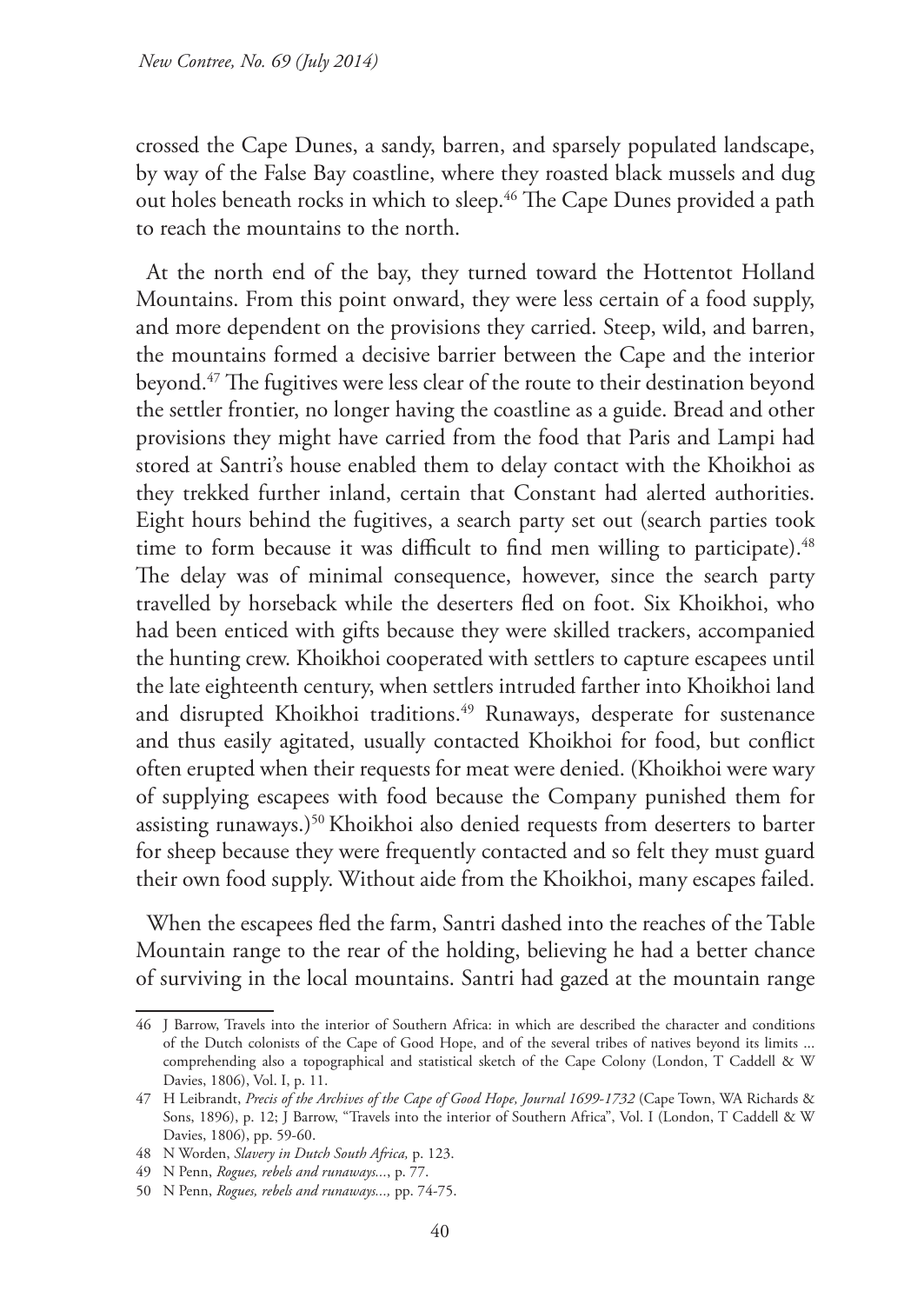every day from his house and entertained thoughts of living there free from the strictures of Cape society. The escapees subsequently fled without Santri, who broke away from the group because he apparently did not have a strong bond with them. Santri's desertion meant the escapees lost their means of contacting the Khoikhoi Santri had hired; however, when Lampi and the rest of the escapees realised the consequence of Santri's absence, they resolved to continue. Runaways often fled into the mountains and successfully hid there for periods of time.<sup>51</sup> For three days, Santri hid and wandered the mountains until hunger drove him to approach Domingo of Bouton, a slave and an outpost stable keeper, for food. Small mammals scurried about the mountain, but Santri lacked the skills to trap and prepare them for consumption.<sup>52</sup> Santri asked Domingo to buy bread for him and gave him two schellings. A welltrained captive, Domingo reported his interaction with Santri to his master, who then commanded him to return Santri's money; when Domingo did, Santri attacked him with a knife. With the help of two other slaves who came to his aid, Domingo subdued Santri, who was later delivered to justice. The irony of being captured by three captives would not have been lost on Santri, whose statement "we are free, you are slaves" acquired an ironic meaning upon his capture by slave men.

The rest of the fugitives fled with difficulties of their own. Hunger nudged them to re-captivity. Narratives of escape often contain the theme of a food crisis, where escapees quickly exhaust the food supply they carried with them and suffer the consequences.<sup>53</sup> At one location they traded tobacco for a Khoikhoi sheep. Khoikhoi lived in different kraals in and beyond the Hottentot Holland Mountains, and the runaways contacted a group that was amenable to their needs. Since they had the means to prepare the sheep for consumption, the escapees could have sustained themselves for several more days without having to contact other Khoikhoi if they had not abandoned the two bags of rice at the river. At a later date, approximately 26 days after fleeing the Cape, the escapees contacted another circle of Khoikhoi, near the Steenboks River, and bartered three more rolls of tobacco for three more sheep. The fugitives calculated that having more sheep would allow them to journey independently of help from other Khoikhoi for a longer period of time.

<sup>51</sup> R Ross, "The structure of domination", *Cape of torments*..., p. 62.

<sup>52</sup> JA Mabbutt, *The Cape Peninsula* (Cape Town, Maskew Miller, 1952), pp. 70-72.

<sup>53</sup> N Penn, *Rogues, rebels and runaways...*, p. 77.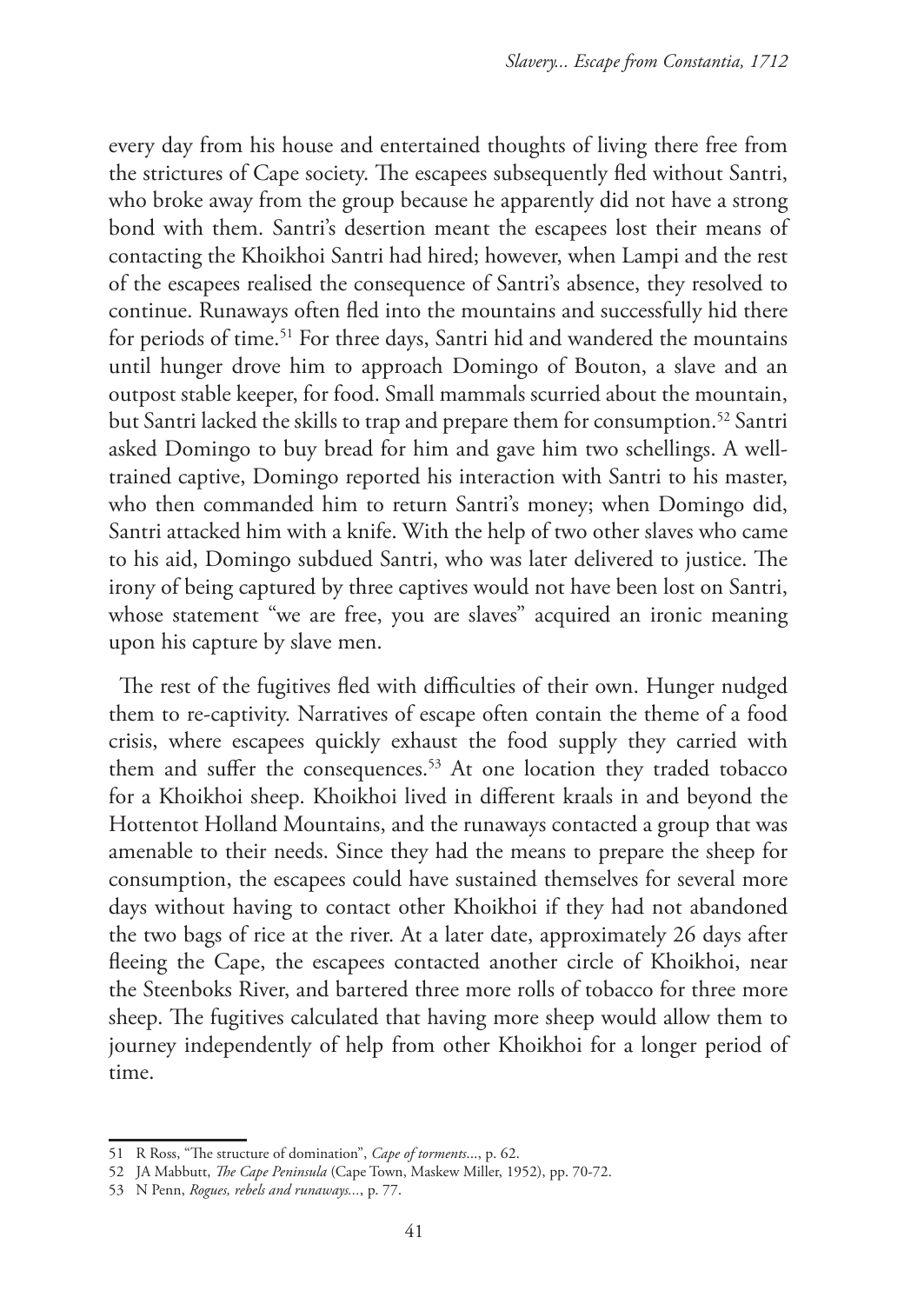Their contact with this second group of Khoikhoi turned unfriendly and a deadly fight erupted, in which eight Khoikhoi and seven runaways died. The escapees, fuelled by hunger and frustration, demonstrated a fierceness unseen at Constantia, and the Khoikhoi responded with skilful combat. The Khoikhoi captured seven of the runaways and several of the survivors were wounded. When the search party arrived, having been informed that Khoikhoi were holding fugitives at their kraal, the Khoikhoi turned over their prisoners, a considerably smaller group than the band that had fled the colony. In all, only 14 of the 23 escapees were captured and taken to Cape Town to be tried.

# **The Trial**

In Cape Town, the prisoners experienced an intolerant and a punitive judicial system. The Court of Justice, representing the judicial system at the Cape, was inquisitorial. Prisoners were interrogated by a prosecutor, who in this case expressed particular distaste for Islam, for Santri, and at the prisoners having shouted "Amok" at the farm. In its violent punishment of criminals, the system imitated a European form of justice, but also bore the insignia of the Company at the Cape, which emphasised the institution of slavery and a determination to control slave dissent.<sup>54</sup> Because the legal system was designed to maintain Company social domination, fairness towards escapees by the judiciary was all but non-existent and the prisoners were interrogated under torture.

Islam gained a following at the Cape in the seventeenth century. While it had been introduced primarily by Indian slaves, Islam gained prominence at the settlement because of Indonesian captives and because slave owners did not allow their captives to be baptised or to attend their churches.<sup>55</sup> Political exiles from Batavia practiced Islam and leaders of Islam welcomed slaves into the religion. Conflict with followers of Islam in the Indonesian archipelago, who opposed Company control of territories in the islands, fostered contempt for Islam at the Cape. Referred to as a "so-called holy man", a "sanctimonious and deceitful paap", and a "crafty villain", Santri was tried and tortured for his faith as much as he was judged for his leadership role in the escape. Santri, who stated he would "die rather than confess", could not expect a fair trial at

<sup>54</sup> P Spierenburg, *The spectacle of suffering: Executions and the evolution of repression from a preindustrial metropolis to the European experience* (United Kingdom, Cambridge University Press, 1984), pp. viii-xi.

<sup>55</sup> N Worden, *Slavery in Dutch South Africa,* p. 98.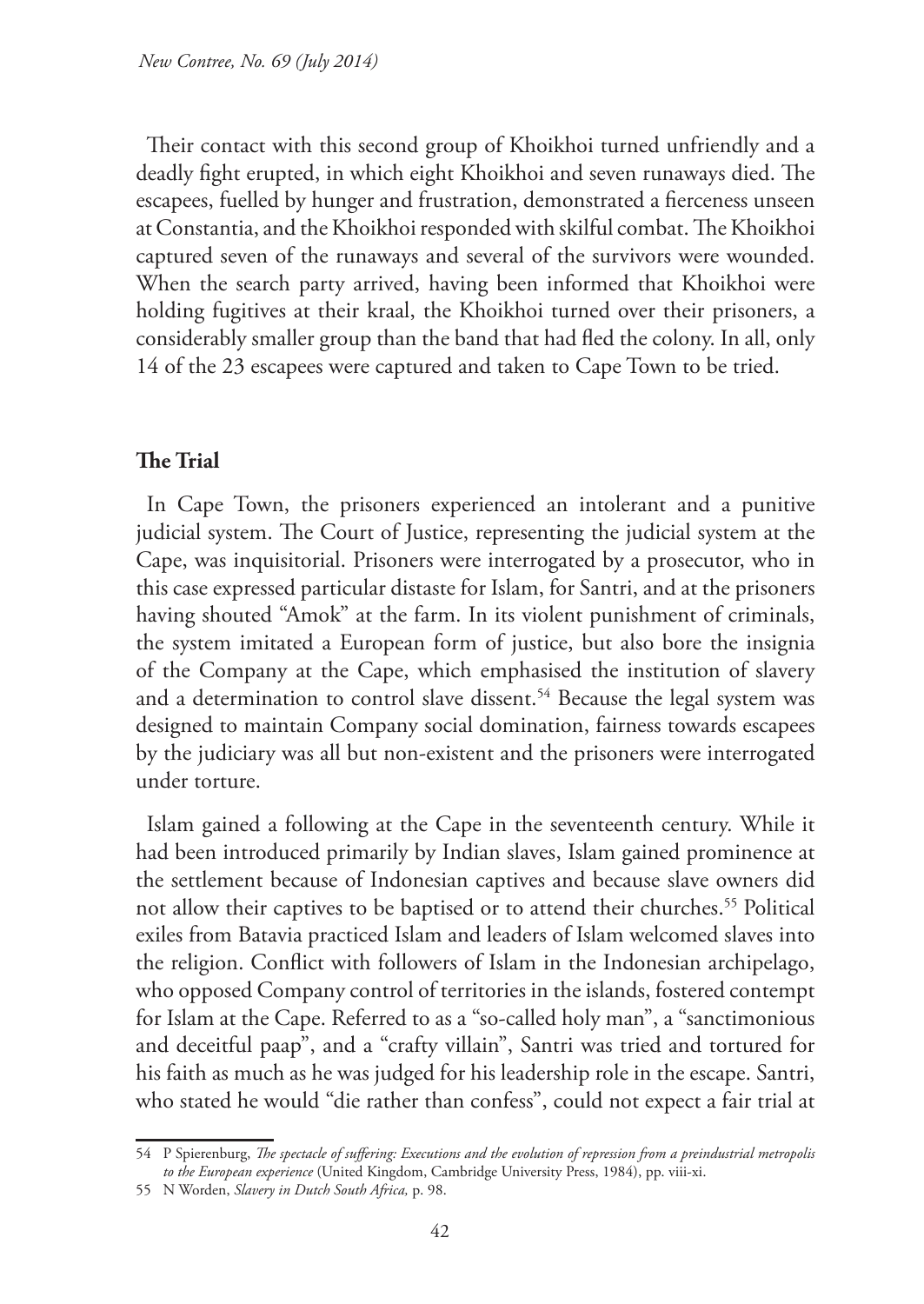the Court of Justice; his fate and the future of the rest of the "Mohammedan rabble" was made explicit in the opening of the proceedings:

[T]he Mohammedans of Macassar, Sumbawa, Bali and the east end of Indonesia. [B]ecause of their perfidious disposition and as a result of their attacks and misdemeanours, this nation is being decimated partly by painful death, partly by flogging, branding, cutting off of ears and nose and being sent in chains into exile to this corner of the world.

Punishment similar to that inflicted on Moslems in the East awaited Santri and the rest of the prisoners.

Shouting "Amok" during the attack on Constant at Santri's house at Constantia amounted to an additional charge against the prisoners. Some or all of the prisoners had shouted "Amok", and the savagery attributed to the Malayan call, brought forth the charge that the prisoners maliciously intended to destroy and plunder the manor at Constantia. This was a significant allegation because the homestead, property of a former governor of the Cape, was synonymous with Company authority at the southern tip of Africa.

The prisoners' sentences belonged to a wider strategy to stop desertion. The Council of Policy set penalties in 1686 to dissuade running away and introduced more intense measures in 1711 when escapes persisted.<sup>56</sup> The certainty of Company authorities that penalties and public executions would deter escapes was outmatched by the yearning of captives to be free. Santri's tongue was cut out and his body broken on the wheel; he was left there until his spirit broke and he died.<sup>57</sup> His body was then taken to the outside court, put on a wheel again, and left there until it decomposed. Paris and Poasse were sentenced to death on the gallows; their bodies were dragged through the streets and hung on the gallows until they decomposed. The appetite of the Company to display executions at the Cape was a cultural behaviour transplanted from Holland.58 Jannis, Tjinkzaij, Cartha Laxana, Totting, and Abram were roped around their necks, lashed on their bare backs, and branded; their noses and ears were severed from their heads. Jannis, Tjinkzaij, and Abram were chained for six months. Baccar, Langa, Boedia, Azar, and Coridon were lashed on their bare backs, branded, and chained for six months as well. Slaves could be lashed an extraordinary number of times until the British limited the number of lashes struck on a captive to 39 in

<sup>56</sup> N Penn, *Rogues, rebels and runaways...*, pp. 73-74.

<sup>57</sup> WCARS, CJ 317; WCARS, VC 20, 20 January 1713.

<sup>58</sup> P Spierenburg, *The spectacle of suffering...*, p. x*.*